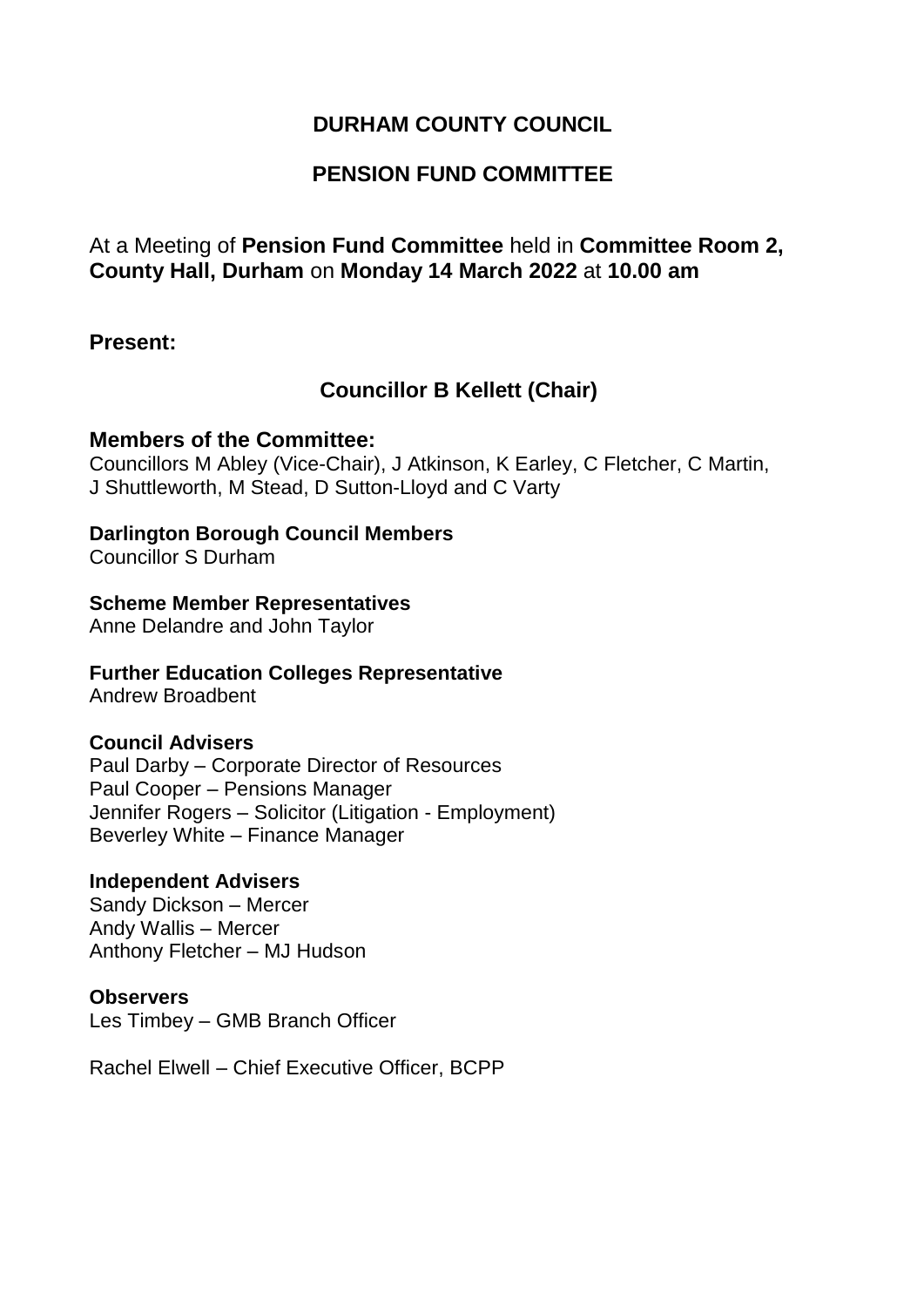# **1 Apologies for Absence**

Apologies for absence were received from Councillor M Renton.

## **2 Declarations of Interest**

There were no declarations of interest.

## **3 Minutes**

The minutes of the meeting held on 9 December 2021 were agreed as a correct record and were signed by the Chair.

## **4 Overall Value of Pension Fund Investments to 31 December 2021**

The Committee considered a report of the Corporate Director of Resources which provided an update on the overall value of the Pension Fund investments to 31 December 2021, the movement in cash balances during the last four quarters (for copy see file of Minutes).

### **Resolved:**

That the information contained in the report be noted.

## **5 Performance Measurement of Pension Fund Investments to 31 December 2021**

The Committee considered a report of the Corporate Director of Resources which provided an overview of the investment performance of the Pension Fund to 31 December 2021 (for copy see file of Minutes).

### **Resolved:**

That the information contained in the report produced by the Fund's custodian, Northern Trust, be noted.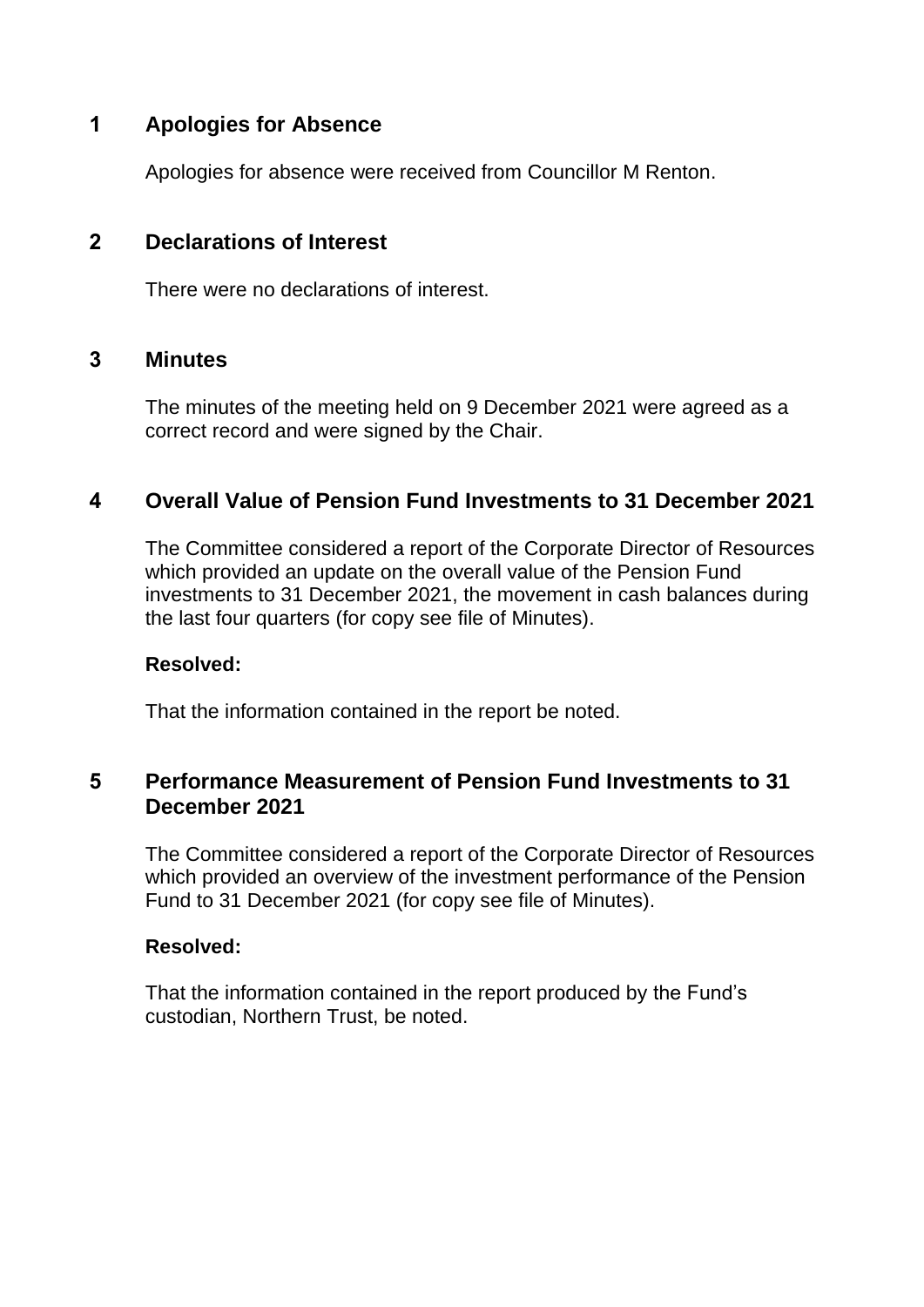## **6 Provision of Treasury Management Services to the Pension Fund for 2022/23**

The Committee considered a report of the Corporate Director of Resources which updated Members of the Treasury Management Services provided to the Pension Fund and reviewed the charges for the services and the calculation of interest on short term investments administered by Durham County Council for 2022/2023 (for copy see file of Minutes).

### **Resolved:**

That

- a) the Pension Fund continues to invest its cash balances with the Council in line with the Council's Treasury Management Strategy;
- b) interest be paid quarterly to the Pension Fund at a rate based on the daily cash balance and the three month rate of return earned by the Council on its own short term investments;
- c) an administration fee of £2,855 per quarter be paid to the Council for Treasury Management services;
- d) in the event of the loss of an investment, the Pension Fund will bear the loss in proportion of the cash balances held at the time of the investment with Durham County Council.

## **7 Short Term Investments for the Period ended 31 December 2021**

The Committee considered a report of the Corporate Director of Resources which provided information on the performance of the Pension Fund's shortterm investments as at 31 December 2021 (for copy see file of Minutes).

## **Resolved:**

That the position at 31 December 2021 regarding the Pension Fund's shortterm investments where the Pension Fund's surplus cash holding was £14.923 million and £1,322 net interest was earned in the three month period be noted.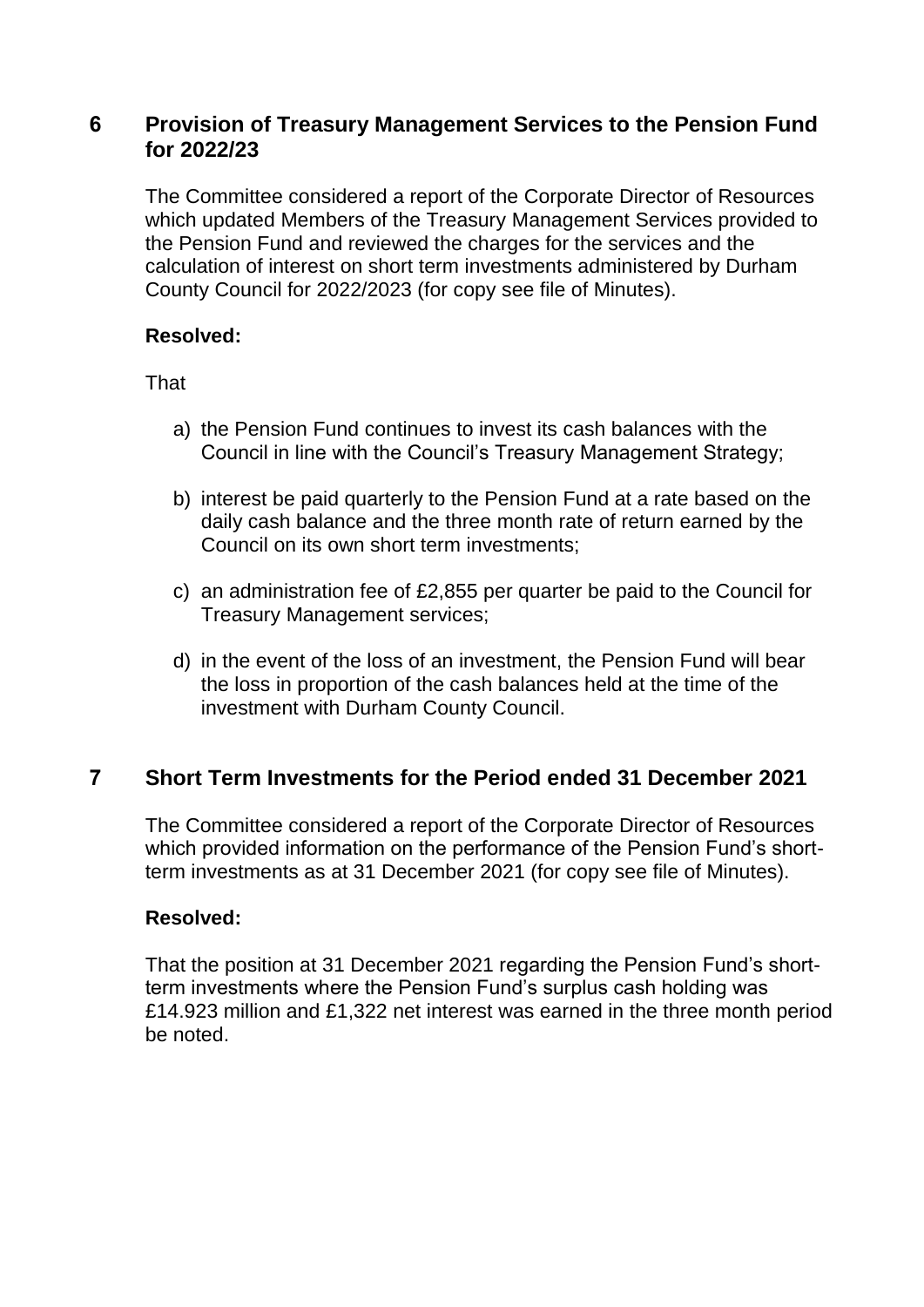## **8 Internal Audit Plan 2021/22 - Progress Report to 31 December 2021**

The Committee considered a report of the Chief Internal Auditor and Corporate Fraud Manager which informed Members of the work that had been carried out by Internal Audit during the period 1 April 2021 to 31 December 2021 as part of the 2021/2022 Internal Audit Plan (for copy see file of minutes).

A Broadbent asked as regards cybercrime as an element to be picked up within the risk register. The Pensions Manager noted the Fund's reliance upon the Council's ICT section in terms of the specific issue and would arrange to provide further assurance to the Committee.

### **Resolved:**

That the work undertaken by Internal Audit during the period ending 31 December 2021 be noted.

## **9 Draft Audit Plan 2022/23**

The Committee considered a report of the Chief Internal Auditor and Corporate Fraud Manager which presented the proposed Annual Audit Plan for 2022/2023 (for copy see file of Minutes).

### **Resolved:**

That the proposed Audit Plan for 2022/2023 be approved.

## **10 Agreement of Accounting Policies for Application in the 2021/22 Financial Statements of the Pension Fund**

The Committee considered a report of the Corporate Director of Resources which updated the Committee on the accounting policies to be applied in the preparation of the 2021/22 financial statements of the Pension Fund and sought confirmation from the Committee that appropriate policies were being applied (for copy see file of Minutes).

The Committee having reviewed the accounting policies **Resolved:**

**That** 

a) they be used in the preparation of the 2021/2022 financial statements for the Pension Fund;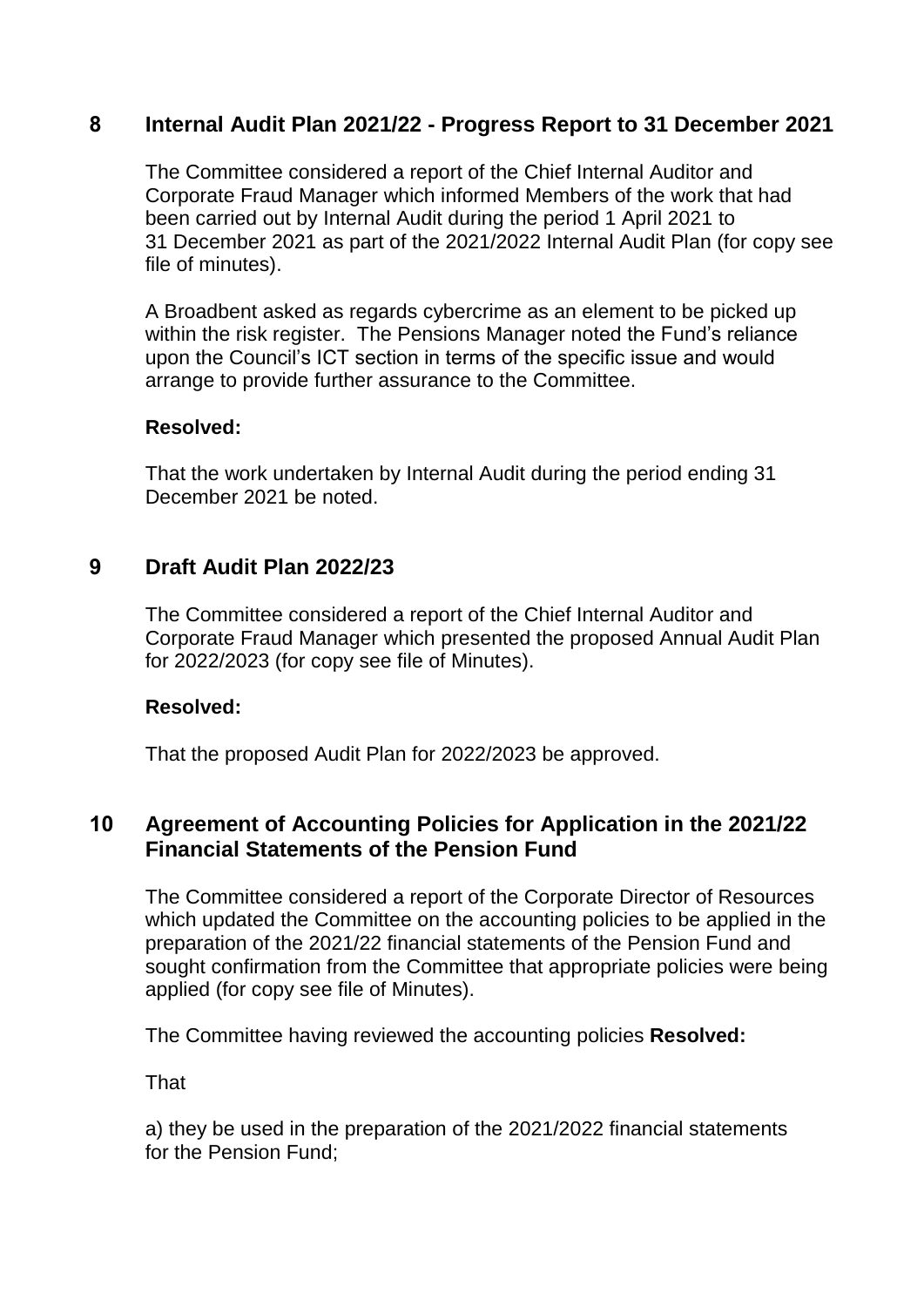b) the Corporate Director of Resources be authorised to revise the accounting policies as necessary, and report any significant changes to the Committee.

# **11 Regulatory and Administration Update**

The Committee considered a report of the Corporate Director of Resources which briefed Members on development matters which were Local Government Pension Scheme (LGPS) specific and non-LGPS matters which were of interest (for copy see file of Minutes).

The Pensions Manager explained as regards the main changes since the last update, noting information relating to the Government's White Paper on Levelling Up and proposed investment of up to five percent to support 'local' projects, noting the expectation that local referred to the UK. He added consultation was expected in the summer and noted that while a plan was expected to be mandatory, it may not be mandatory percent to deploy fiver percent of capital. He explained as regards the Bill relating to Boycotts, Divestment and Sanctions and how that aimed to prevent public bodies from taking a different approach to UK Government in respect of foreign policy covering purchasing, procurement, and investment decisions.

Councillor K Earley noted while he was not a big supporter of the Government, he wholeheartedly supported local investment in the North East, especially given the situation as regards Russia, and also perhaps China and asked as regards whether Government had given policy in terms of disinvestment. The Pension Manager noted additional points within the private section of the agenda, however, noted that there was not significant exposure in relation to Russia.

## **Resolved:**

That the report be noted.

# **12 Pension Fund Committee Training**

The Committee considered a report of the Corporate Director of Resources which gave Members an overview of the training activities for the Committee for 2021-22 (for copy see file of Minutes).

The Pensions Manager noted the ongoing training provided assurance, with a summary set out within the Governance Compliance Statement and that the Terms of Reference would be reviewed at the next meeting, as well as training requirements.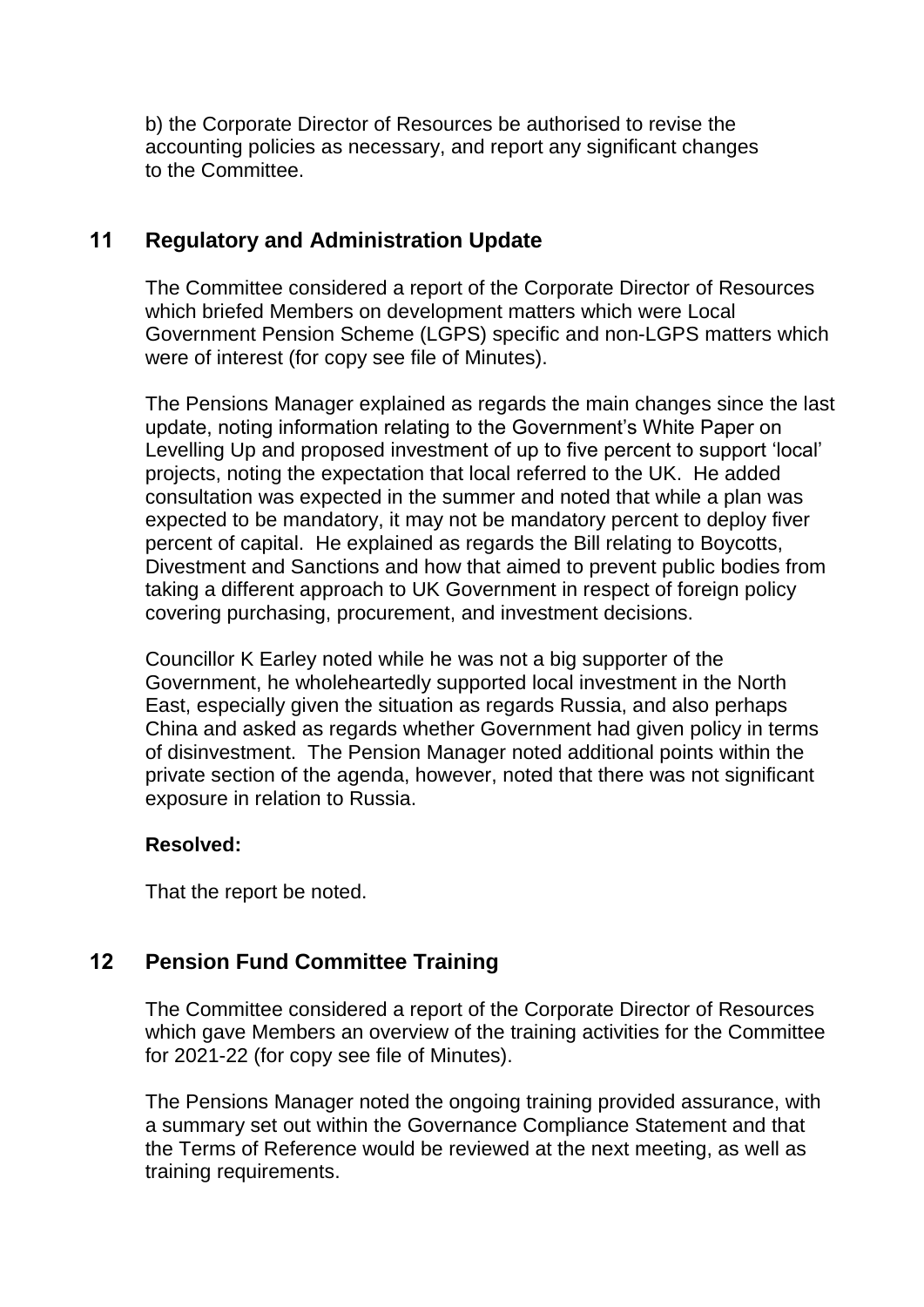## **Resolved:**

- a) That the report be noted.
- b) That the Committee authorise a summary of the Committee's training activity to be published in the Fund's Governance Compliance Statement and Annual Report.

## **13 Feedback from Local Pension Board**

The Pensions Manager noted the last meeting of the Local Pension Board had taken place on 27 January 2021. He noted that two new Members had been appointed, Councillor D Stoker from the County Council as an Employer representative and W Pattison as a Scheme Member. It was explained that issues discussed had included regulatory updates, pension administration and performance, including of online services. It was noted the Local Pension Board would be meeting later today and discuss the items considered by the Committee.

### **Resolved:**

That the information given be noted.

## **14 Exclusion of the Public**

### **Resolved:**

That under Section 100(A)(4) of the Local Government Act 1972, the public be excluded from the meeting for the following items of business on the grounds that they involved the likely disclosure of exempt information as defined in paragraph 3 of Part 1 of Schedule 12A of the Act.

## **15 Minutes**

The minutes of the meeting held on 9 December 2021 were agreed as a correct record and were signed by the Chair.

## **16 Investment Strategy Review Update**

The Committee considered a report of the Corporate Director of Resources which provided an update on progress made towards implementing asset allocation decisions (for copy see file of minutes).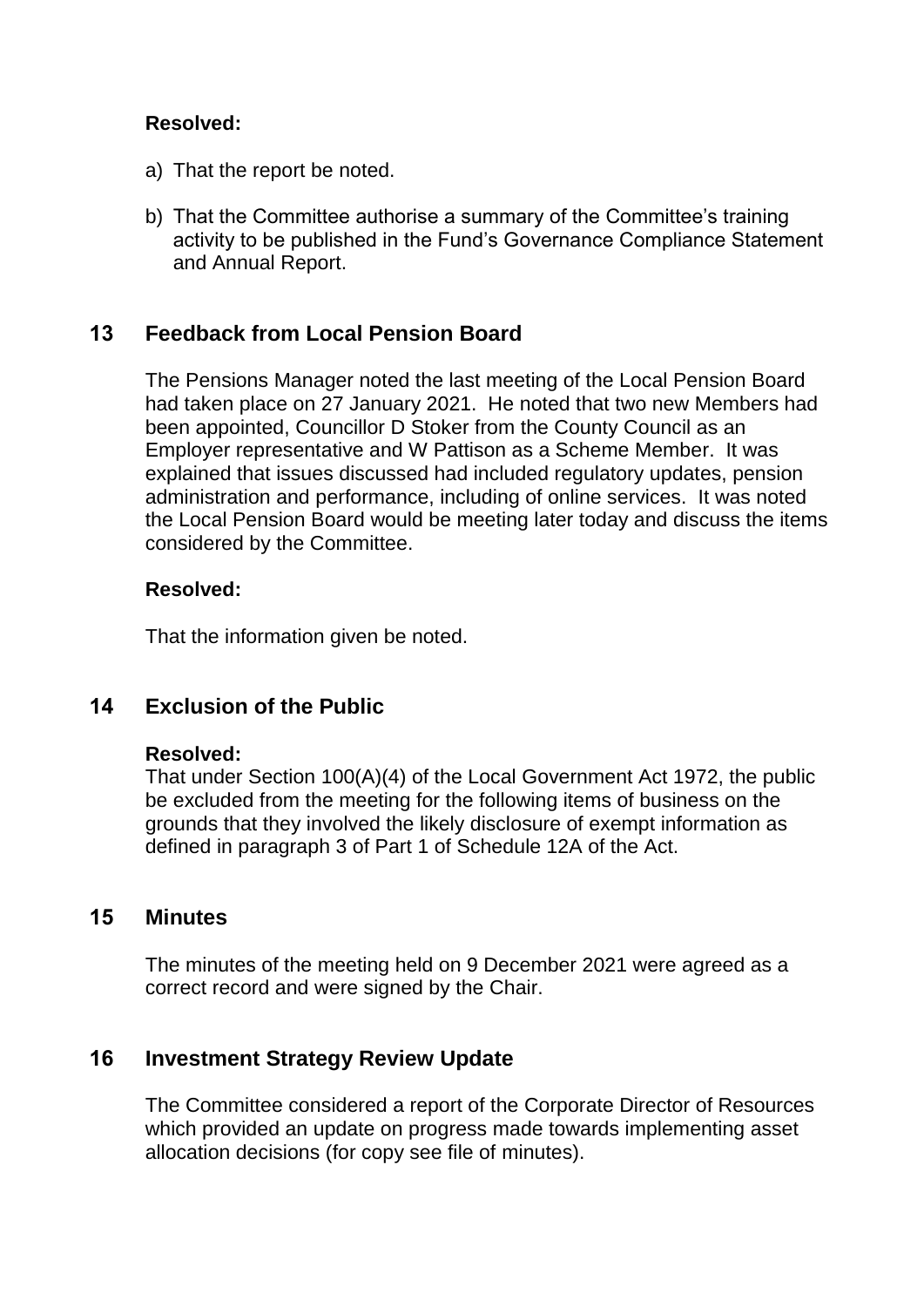## **Resolved:**

That the recommendations in the report be approved.

# **17 Report of the Pension Fund Adviser**

The Committee considered the report of the Independent Adviser, Sandy Dickson of Mercer (for copy see file of minutes).

### **Resolved:**

That the information contained in the report be noted.

## **18 Report of the Independent Investment Adviser**

The Committee considered a report of the Independent Investment Adviser, Anthony Fletcher of MJ Hudson (for copy see file of minutes).

## **Resolved:**

That the information contained in the report be noted.

# **19 Border to Coast Pensions Partnership Quarterly Performance Report**

Rachel Elwell provided an update to Members on progress with the Border to Coast Pensions Partnership which included:

a) Manager's views on the economy and investment strategy for the future;

- b) Investment Policy;
- c) List and valuation of investment holdings.

## **Resolved:**

That the information contained in the report be noted.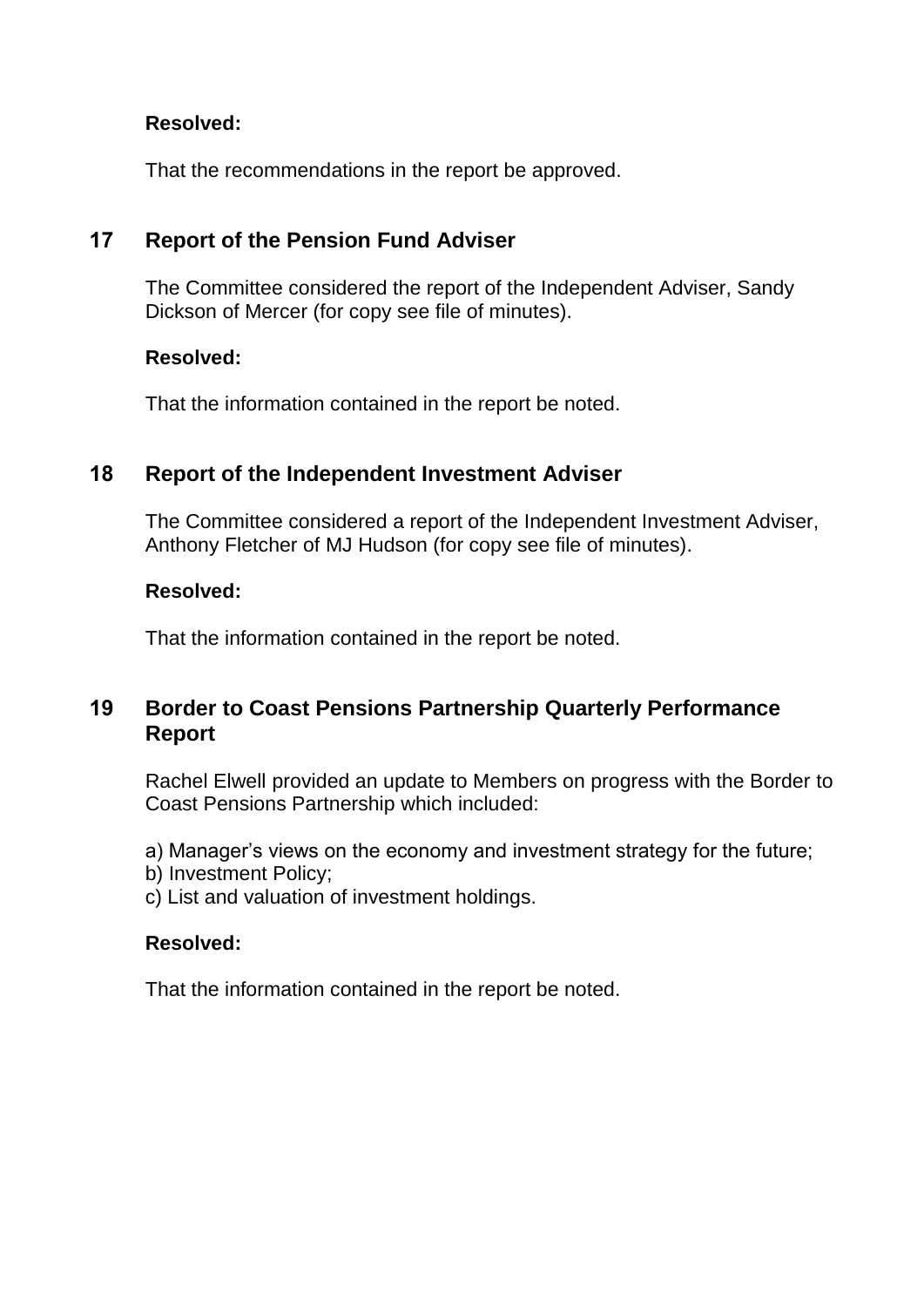## **20 Report of Alliance Bernstein**

Consideration was given to a report from Alliance Bernstein which included:

- a) Manager's views on the economy and investment strategy for the future;
- b) Investment Policy;
- c) List and valuation of investment holdings.

### **Resolved:**

That the information contained in the report be noted.

## **21 Report of BlackRock**

Consideration was given to a report from BlackRock which included:

- a) Manager's views on the economy and investment strategy for the future;
- b) Investment Policy;
- c) List and valuation of investment holdings.

## **Resolved:**

That the information contained in the report be noted.

## **22 Report of CBRE Global Investment Partners**

Consideration was given to a report from CBRE which included:

- a) Manager's views on the economy and investment strategy for the future;
- b) Investment Policy;
- c) List and valuation of investment holdings.

## **Resolved:**

That the information contained in the report be noted.

## **23 Report of Mondrian Investment Partners**

Consideration was given to a report from Mondrian which included:

a) Manager's views on the economy and investment strategy for the future;

- b) Investment Policy;
- c) List and valuation of investment holdings.